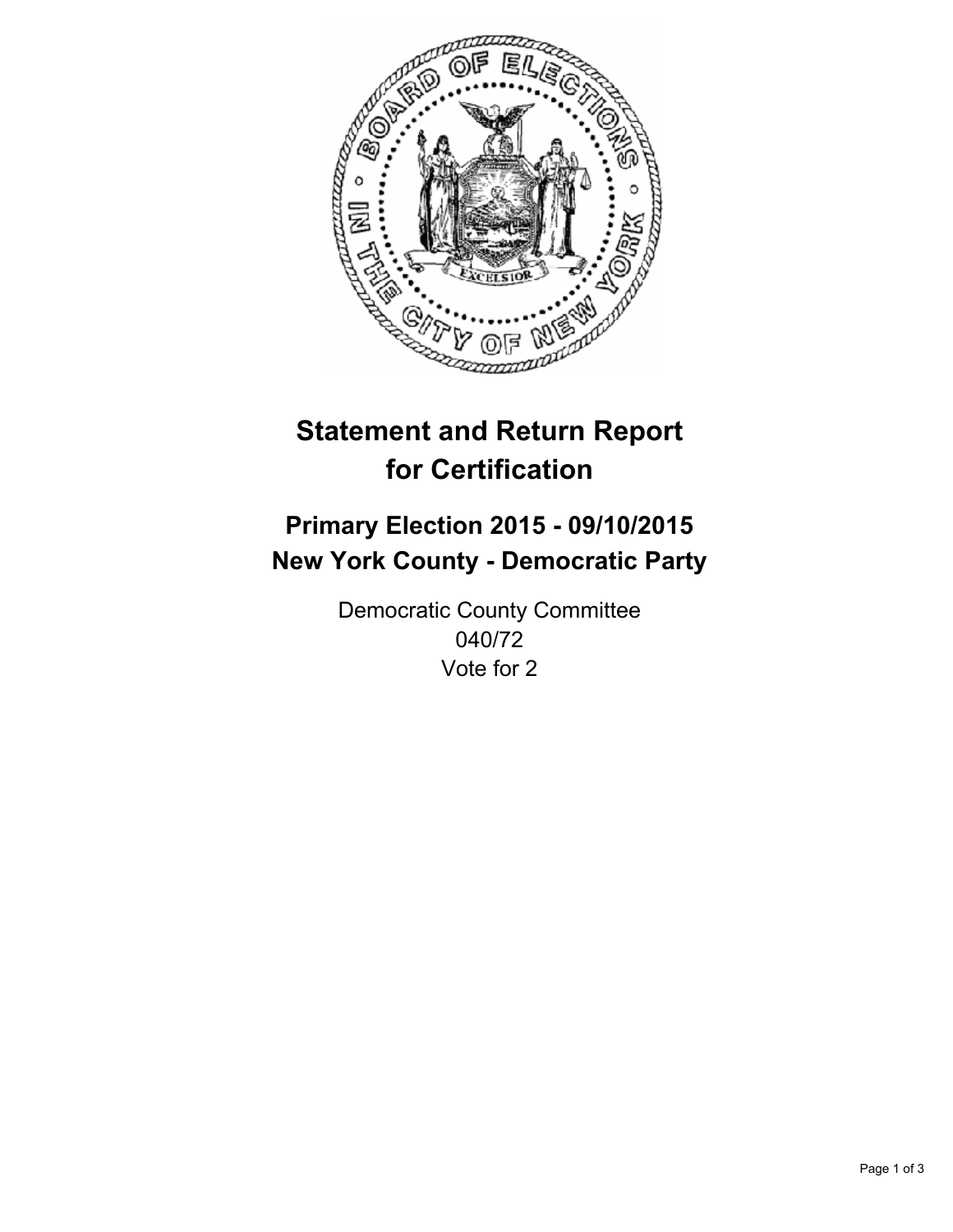

#### **Assembly District 72**

| PUBLIC COUNTER                                           | 47 |
|----------------------------------------------------------|----|
| ABSENTEE/MILITARY                                        |    |
| AFFIDAVIT                                                |    |
| <b>Total Ballots</b>                                     | 49 |
| Less - Inapplicable Federal/Special Presidential Ballots | 0  |
| <b>Total Applicable Ballots</b>                          | 49 |
| LUIS FERRAN                                              | 22 |
| <b>FRANCISCA TAVERAS</b>                                 | 30 |
| DOMINGA MORFA                                            | 9  |
| <b>ELIAS OFUSCAS</b>                                     | 6  |
| FRANCISCA TAVERA (WRITE-IN)                              | 1  |
| <b>JULIO RODRIGUEZ (WRITE-IN)</b>                        |    |
| UNATTRIBUTABLE WRITE-IN (WRITE-IN)                       | 1  |
| <b>Total Votes</b>                                       | 70 |
| Unrecorded                                               | 28 |